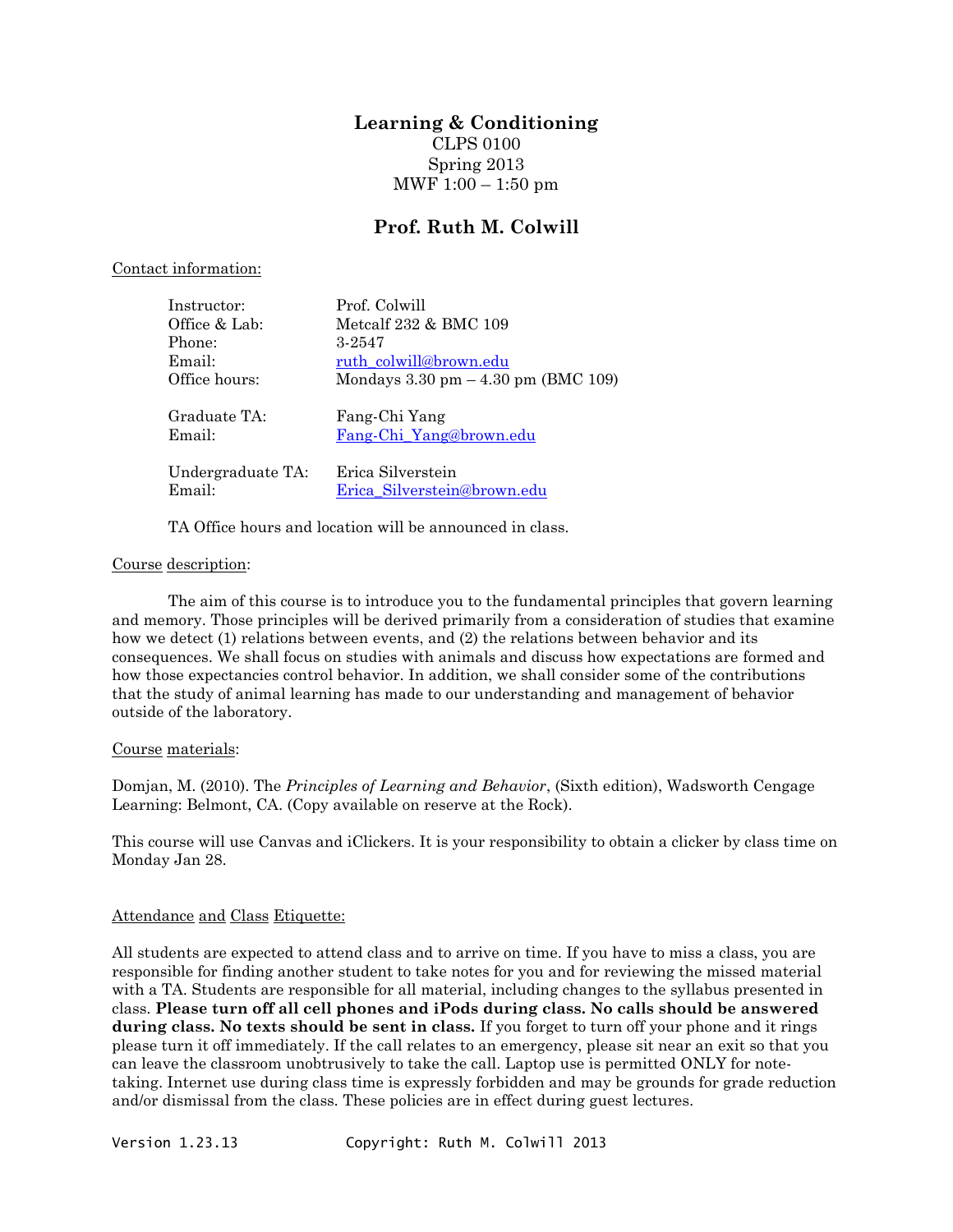Course evaluation:

| Exam 1             | 25% | Fri 2/15                                                   |
|--------------------|-----|------------------------------------------------------------|
| Semester Project   | 15% | PSEPs: Proposal due Wed 3/6; Final report due Wed 5/1      |
| Exam 2             | 25% | Wed 3/20                                                   |
| Personal portfolio | 10% | iClicker, notebook, questions, comments, assignments, etc. |
| Exam 3             | 25% | Wed 4/24                                                   |

All exams are in-class closed book examinations. I consider knowledge to be cumulative and later exams will assume you have not forgotten principles and concepts tested on earlier exams. Deadlines for assignments are fixed so plan ahead. Make-up exams will be administered in the Final Exam slot. Queries about grading of exams or homework assignments must be made in writing to Professor Colwill within 48 hours of receipt of grade.

#### Grading policy:

It is expected that a student awarded an "A' in this course will have attended class, turned in outstanding assignments including the Semester Project, and demonstrated on the exams an excellent knowledge of the course material and a superior grasp of the following specific topics and principles:

- Design concepts eg control procedures, t1-t2 framework, scaling problems  $\bullet$
- Distinction between Pavlovian conditioning and instrumental learning
- $\bullet$ Distinction between learning and performance
- $\bullet$ Rescorla-Wagner model
- Theories of instrumental learning  $\bullet$
- Mechanisms of extinction

A passing grade is awarded for a final score in the range of 65-79%. Bs are generally in the range of 80-89%.

#### Accommodations:

If you have a documented learning difference and require related accommodations (i.e. extra time for exams, separate room), it is your responsibility to meet with me early in the semester so that I can make the necessary arrangements. Please bring a current copy of your academic accommodations letter from Disability Support Services.

#### Academic Integrity:

I strongly encourage you to talk with your peers about the material we discuss in class and to form study groups to prepare for exams. Not only will you develop a better understanding of the material, but you may also discover new friendships that could last a lifetime. Please note, however, that these collaborations must not extend to the PSEP project or to the exams themselves. You must work independently on your project and you must work alone on exams. It is your responsibility to be honest and to report any cheating. I expect that you will familiarize yourself with the University's Academic Code and that you will demonstrate impeccable academic integrity. You can review the details of the Academic Code here:

[http://www.brown.edu/Administration/Dean\\_of\\_the\\_College/curriculum/documents/principles.pdf](http://www.brown.edu/Administration/Dean_of_the_College/curriculum/documents/principles.pdf)

Disclosure: CLPS TA policy "**Please note that TA assignments try to optimize needs, current and projected enrollment figures, preferences, and fit. We hope to minimize reassignments, but enrollment figures or sudden status changes may require adjustments as the term begins."** I have designed my course and assignments based on the current enrollment figure and the tentative TA assignments. Adjustments may be required if these factors change.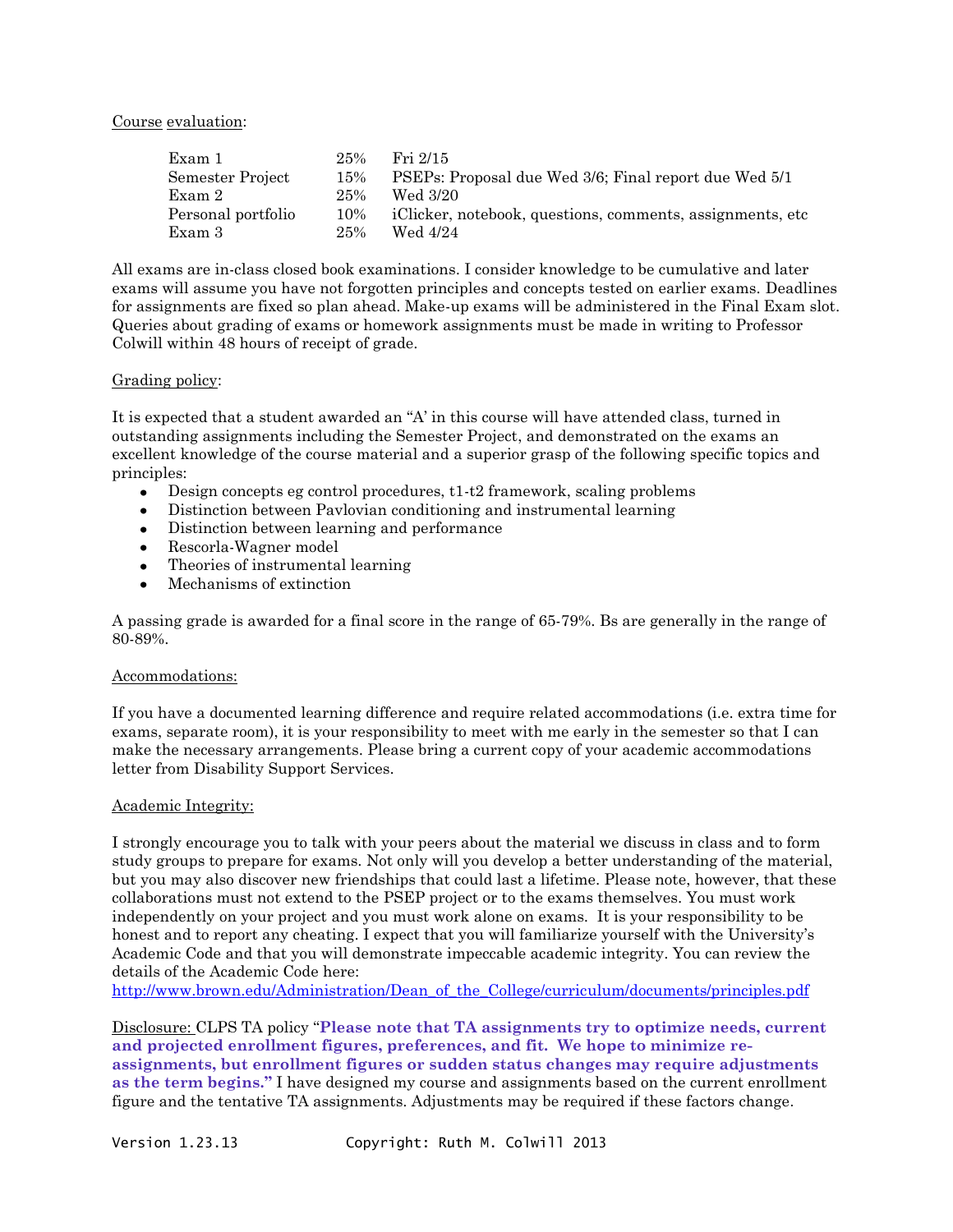#### Learning & Conditioning CLPS 0100 Prof. Colwill Spring 2013: Syllabus

I. Review (Ch 1)

a. Introduction

- (i) Why is learning important?
- (ii) Why study learning in animals?

b. Basic learning paradigms

(i) Learning about individual events

(ii) Learning about relations between events

(iii) Learning about relations between behavior and events

c. Three questions about learning

- (i) Conditions for learning
- (ii) Content of learning
- (iii) Expression of knowledge

II. Learning about individual events (Ch 2)

a. Demonstration

b. Assessment procedures

c. Habituation: Data and theory

d. Bouncing balls and zebrafish larvae

#### III. Learning about relations between events (Chs 3-4)

a. Excitatory conditioning: Acquisition

- (i) Demonstration
- (ii) Conditions for learning
	- 1. Temporal contiguity
	- 2. Surprise
- (iii) Theory: Rescorla-Wagner model
- (iv) Qualitative relations and constraints

b. Addiction and tolerance

IV. Learning about relations between behavior and events (Chs 5-6, 10)

a. Procedures and examples

- b. Shaping a new behavior
	- (i) Demonstration
		- (ii) Premack's principle
- c. Reward and punishment

V. Associative Structure of Instrumental Learning (Ch 7)

a. Outcome devaluation and other tools

- b. Theories: What is learned?
	- (i) S-R theory
		- (ii) Two process theories
		- (iii) R-O theory
		- (iv) Hierarchical associations

VI. Stimulus Control of Behavior (Ch. 8)

- a. Generalization and discrimination
- b. Contextual and conditional cues
- VII. Extinction and Inhibition (Ch 9)
	- a. Procedures and data
	- b. Mechanisms of response loss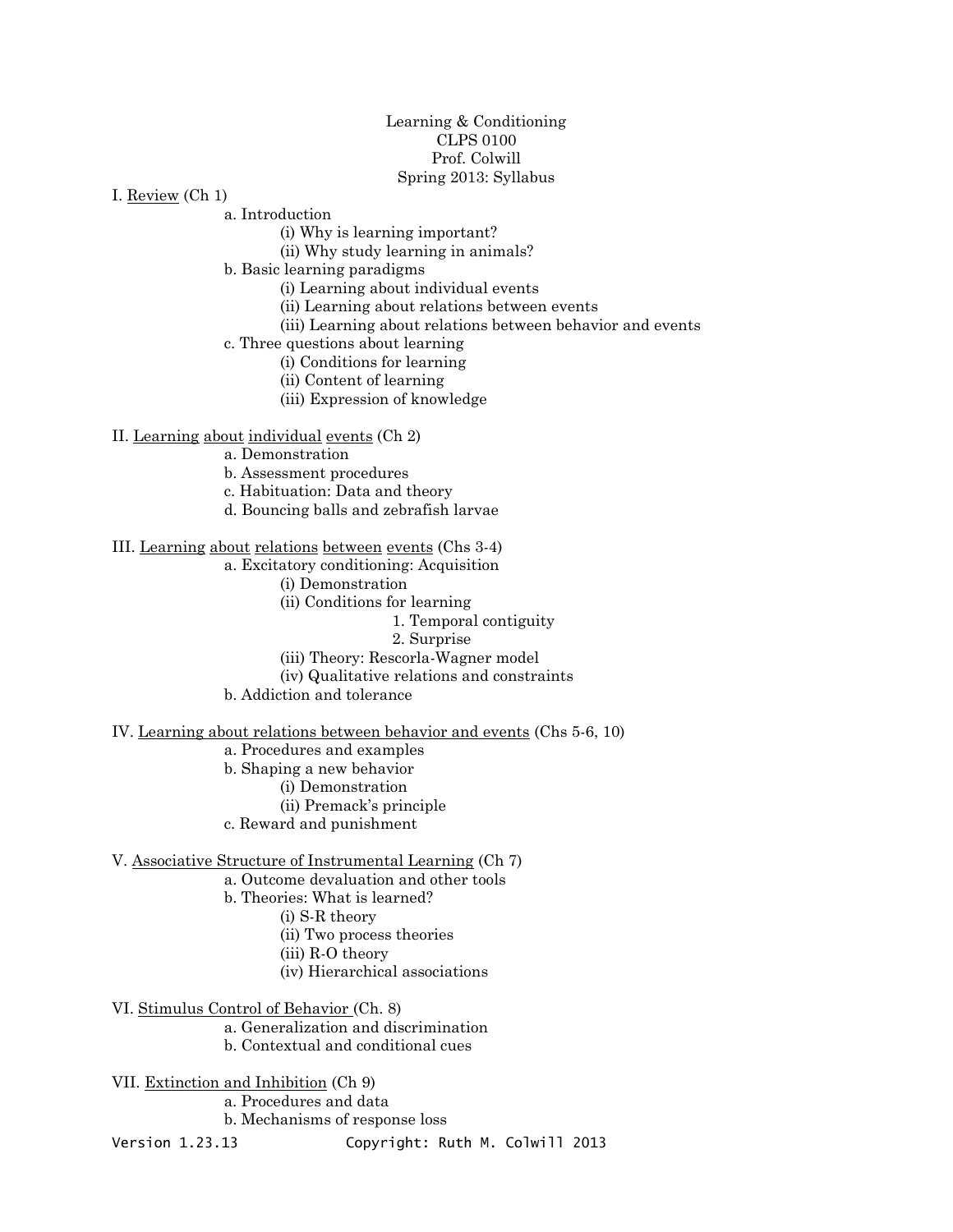(i) Erasure or inhibition

(ii) Degradation of event representation

(iii) Changes in event processing

(iv) Counterconditioning and systematic desensitization

c. Inhibitory conditioning

(i) Conditions for learning

- (ii) Assessment procedures
- (iii) Locus of action

VIII. Cognitive Processes (Chs 11 – 12)

a. Memory

b. Reasoning